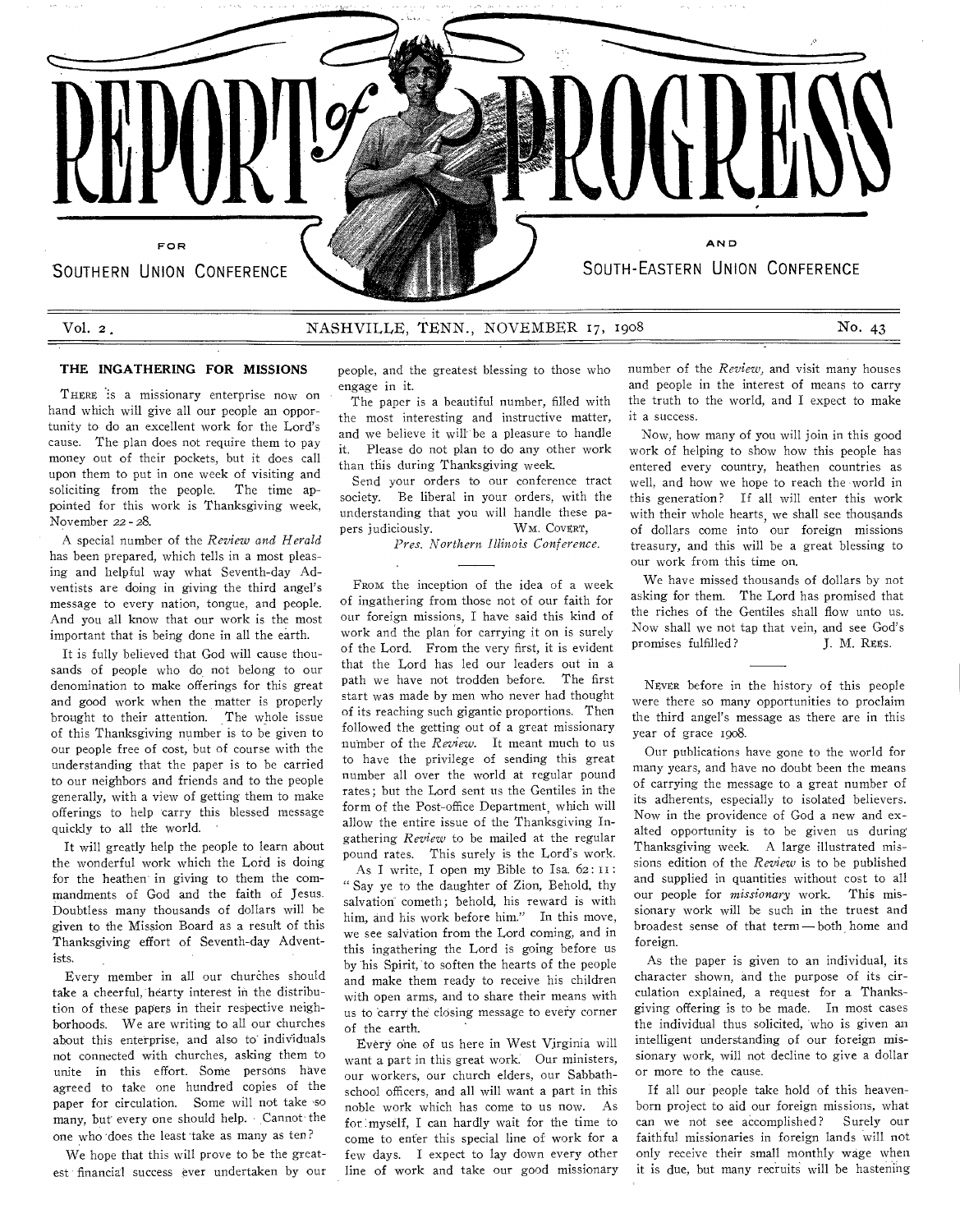216 *REPORT OF PROGRESS* 

to the needy fields, with assurances of support. What may we expect as a reaction upon the home mission work and the workers thus engaged? Surely an unprecedented revival in all our local churches and in every individual member's life. This scheme affords opportunities to give the message for the first time to inquiring truth-seekers without exciting preju dice. Would to God that we might appreciate. this time of favorable visitation, and use and improve it! -  $\sim$   $\sim$ 

Is it asking too much that every member of every conference, to a man, do his utmost to raise the standard for missions, and aim to make this the banner effort of his life?

W. H. HECKMAN.

#### **THE MINISTER'S EARS**

Somt people seem to-think that the minister's ears are made for slop-buckets, into which they may very properly dump every unsavory and hateful thing. Has Brother A. done something questionable? Make haste to tell the minister. Does Sister B. do some naughty thing? With all possible dispatch the minister must be informed, for don't he spend his life in listening to just such tales of woe?

Now, I know a better way, of which, for the benefit of all concerned—including the ministér - I am going to speak. Watch Brother A. and Sister B. carefully, and see if you can catch them doing or saying something good. If you can (and ten to one you will), with all reasonable expedition find the minister and tell it on them. When you first begin, you'll see him wriggle uneasily in his seat; for he thinks you are going to tell the customary news, and he wishes he could shut up his ears and be miles away; but as you proceed, his eyes will brighten, his face will lose that look of annoyed resignation, and will assume one, of animated joy and interest. Strange to tell, your own heart will warm and enlarge and thrill with love for your brethren and for God. Some of the faults that used to look so grievous will actually appear little and insignificant.

In his heart the minister will thank the Lord for the sunshine of your presence. When you meet Brother A. and Sister B., you will be so genuinely glad to see them that they will catch the infection, and will be heartily glad to meet you. Sister B. will remark to Brother A. at the first available opportunity, " How good it seems to meet Brother G. Rumbler. I think he must have had a new experience, for he seems so kind and cordial." Try it, Brother G. Rumbler, try it.

T. H. JEvs.

#### **A GOOD SUGGESTION**

" IN the morning sow thy seed, and in the evening withhold not thine hand." Eccl. 11:6.

The full-day process is the plan the Lord designs shall be followed in connection with his work. If the Lord has sent me into the canvassing field, what must I do? —" Work." How  $long?$  -" While it is day," Why? --" The night cometh, when no man can work." John g:4.

We have reached a time when we need to be

hustlers. We should be minute men, using sixty of them every hour, and at least eight hours every day, and it will do no harm if we put in ten or twelve hours some days. We will find times when between supper and bedtime is very valuable time. Many times I have taken several-orders after six o'clock at night, the time when the men would be at home from their work. Recently I promised a lady  $\pm$ would call and see her husband after supper. The people I stayed with that night were in no hurry with supper, and it was eight o'clock before we got away from the table. I had worked hard all day (had taken nineteen orders), and therefore decided to wait until morning. But he, being a hustler, was gone before I got there. Well, you know the result. Now, then, I expect if I had taken only two orders instead of nineteen, I would have been more ambitious to see this man. Let us be brisk in making use of every opportunity. Let us be zealous in the use of time, doing all we can to prevent anything from coming in which would cut off a piece of the day or week.

H. B. THDEN.

## **TO MY FRIENDS THE CANVASSERS**

SABBATH morning as I sat down to read our good little paper, REPORT OF PROGRESS, I said in my heart, Surely this paper has the right name; for it seems to be filled with progress all through its pages. It is wonderful what the Lord is doing for his people; and also for others through the canvassing work. Eternity only will reveal the good that has been done by scattering the printed page.

Several years ago we did not see such a list of names of persons engaged in this work as we do now; praise the Lord for the increase. When, about seven years or more ago, I came South to engage in this work, the canvassers were but few in number, and in fact it was that way all over; but, by the Lord's help, we are getting out of that rut, and are getting upon higher ground. But the Lord wants still more to engage in that work, for he says, " Where there is one canvasser now in the field, there ought to be a hundred." 0, the blessed experiences we get in that work, I would not for all the world give mine that I had while engaged in it; and especially in the Southern field.

On account of some affliction that was laid upon me, from which I have suffered off and on for some years, I have not been able to canvass for some time now, but the Lord is healing me, so that I have been able to work a little with the *Watchman* again for a few weeks here in Takoma Park, where I am for the present. I am glad I can do that much for him again. I ask our entire family of canvassers to remember me in your prayers, that my health may be entirely restored, if it is according to his will and to his honor and glory, and that I may have a still deeper work of grace wrought in my own heart. My prayer is, Lord "purge me with hyssop, and I shall be clean; wash me, and I shall be whiter than snow." *Then only* can we " teach transgressors thy ways; and sinners shall be converted unto thee." Ps. 51:7- 13.

May the dear Lord bless all my fellow laborers. The work will soon be done, and then we will go home to our Father's house, bringing our sheaves with us. 0, how glorious that will be! " He that goeth forth, and weepeth, bearing precious seed; shall doubtless come again with-rejoicing, bringing his sheaves with him." Ps. 126:6.

T would say for the encouragement of others who are possibly thinking of entering the Southern field to canvass, I have had some experience in that field. It is a good territory to work; the people are so kind and sociable, hardly ever too busy to sit down a few minutes and listen while you explain your book. They are not in so much haste all the time as most of our Northern friends, and that gives the canvasser a good chance. I canvassed both North and South, but I never found a more hospitable and kind people than the Southern people. They surely have a warm spot in my heart. And I hope to see many saved from that field.

Now is the time to work. Soon the work will Be done.

" Say not ye, There are yet four months, and then cometh harvest? behold, I say unto you, Lift up your eyes, and look on the fields, for they are white already to harvest." John 4:35. MRS. A. E. BRENSINGER.

## **WORDS FROM THE MISSISSIPPI CAN-VASSERS**

A CANVASSER reports: "I believe that it will not be long before our Saviour will appear; for this reason I make strenuous efforts to accomplish the work that he has given me to do. I am now realizing more than ever before the magnitude of the third angel's message. The harvest truly is ripe, but the laborers are few. My utmost desire is to place within the home of every family, if possible, our printed pages. I am of good courage."

Another: "I am still trusting our Father to help and guide me."

After delivering \$35 worth of books, one writes: " Think, though, of walking and carrying all those books —half of them — eighteen miles on toward home, until they gave out. I never felt better in my life."

Another writes: "I feel deeply impressed that I should do something for the Master, and know of no better way than to place some of our good books in the homes of the people. I am a mother with all the household cares; therefore cannot put in all my time. I am willing to do the best I can."

Another writes: " Your kind and encouraging letter received, finding us both sick, but out in the work. I had a sack of books on my shoulder going along, and a chill came on me. But we went on all that day and until in the night, and we praise the Lord that he did the work through us."

One who had been sick writes: "I got to work Thursday; did not do much but got in a good day Friday. This is the Lord's work, and it must go. Pray for me."

HORACE MILLER, *State Agent.*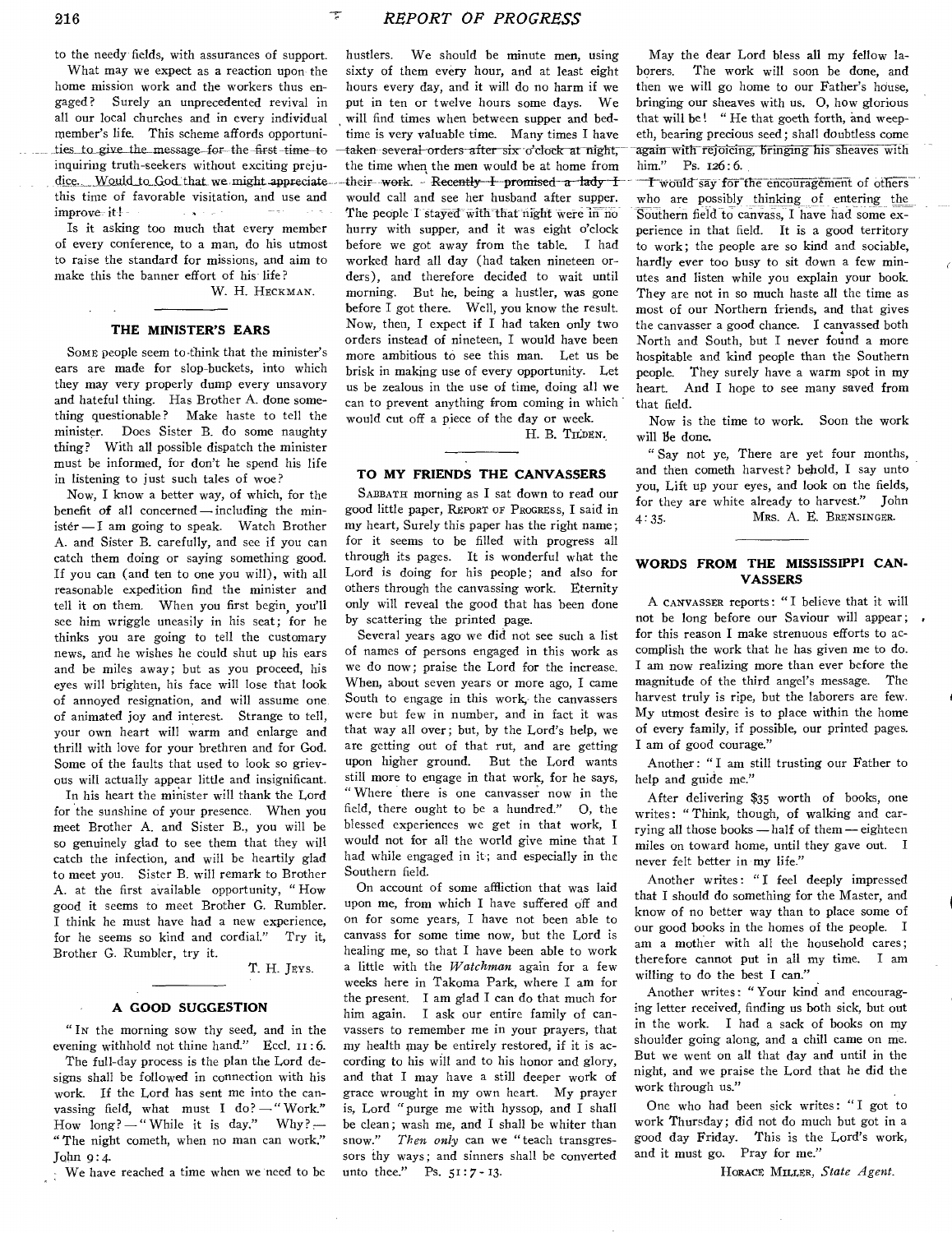# **FLORIDA CAMP-MEETING**

# **Palatka**

THE first few days of the workers' meeting which preceded the camp-meeting were stormy, but it soon cleared up, and we had a glorious ending. Our encampment was in a most 'desirable place on the banks of the St. John's River. The grounds gradually sloping toward the river, covered with a mat of Bermuda grass, and beautifully shaded with oaks, made it an attractive spot.

In looking upon the camp so beautifully located, and participating in the excellent meetings of the conference, in which there was nothing but harmony and union, we could but feel that it might be said, " How goodly are thy tents, 0 Jacob."

Favors were shown us by the citizens in many ways, and especially in filling the large tent to the utmost, manifesting a deep interest, and we trust much good will result from the presentation of the truth at this meeting.

About thirty tents were pitched, and many were accommodated in rooms near by. A new feature of the camp was the sanitarium tent, representing a new phase of the work begun in the conference during the year. We are pleased to note the hand of providence manifested in so many ways in the starting of the new sanitarium in Orlando. May it bring rich blessings of health and peace to many.

Another new feature of the camp was the youths' and children's new tent, which has been purchased by them this last year. The supplying this long-felt need was greatly appreciated by all. By a vote of the youth and children, this tent is to go into the field for active service. As it is on the battlefield, may the little folks who by their little sacrifices of self-denial and love have purchased it, remember to let their prayers go with the tent and its company of workers, that precious souls may be brought to a knowledge of this truth so dear to us.

All the workers were present at the workers' meeting. Elder W. A. Westworth, president of the Southeastern Union Conference; Elder R. T. Dowsett, secretary and auditor; L. A. Hansen, medical missionary secretary; and V. 0. Cole, field agent, all arrived early at the workers' meeting. Also Elder E. W. Webster and his wife, who have come to our conference to labor this winter.

The meeting being so far to the northern part of the state, it was feared that the attendance might be small, but the attendance was about the same as at the meeting in Tampa last year. We were also pleased to note the early arrival of all at the camp, and remaining to the last meeting Monday morning. At this last meeting of praise and thanksgiving, the time was filled with testimonies, expressing appreciation of the good feast we had had together, the union and harmony that prevailed, the strength and encouragement that it had brought to their souls, etc.

In a recent letter one expressed it thus, " To say we enjoyed the camp-meeting does not fully express our feelings. It seemed to me and the friends with me a rich foretaste of heaven. There was such a sweet spirit of Christ-like

love manifested by everybody and such a yielding to the workings of the Holy Spirit. I for one am determined to hold on to the good things I received, and feast my soul on the memory of what was said until the Lord permits me to go to another feast."

The river afforded a convenient place for baptism near the camp, and two services were conducted. We were pleased to see the youth and children buried in the watery grave, and as they have risen to walk in newness of life, may they be encouraged and strengthened by our prayers, and by a deep interest manifested by parents and teachers in their travels along the Christian journey.

On Sabbath afternoon, while a meeting of consecration was carried on in the large pavilion, a special service of the celebration of the ordinances of the Lord's supper was participated in by about twenty-five of our isolated members. These do not have the privilege from year to year of meeting with the churches, and to them it was an addition to the many good things that took place at the feast.

Next week we will tell more of the meeting and some of the good resolutions passed.

Let us hope and pray that the good seed sown at this meeting may have found a lodging-place in the hearts of honest ones of the many outsiders who attended the meetings, and that it may spring up and bear much fruit.

There are honest hearts in all parts of the vineyard, and the call for them is to come out. We are commanded to sow the seed, and withhold not our hand. May our lights shine brightly that they may know where to come. MRS. R. STRINGER.

#### **AMORY, MISS.**

SINCE our good camp-meeting, I have had charge of the work here at the Pine Grove Industrial School. I am glad to say that the dear Lord has been with us and blessed us above what we expected. With the five boys who are here, we have gathered in the crop, cut the wood and hauled it to town, run the dairy, and done many other things too numerous to mention. Our wood sales for September and October have been about \$6o; milk and butter sales, \$86.

We have done lots of work on our schoolhome building, and have it in fair shape for school; still there is much to be done, yet before it is completed. It was quite a relief to our faithful cook and the girls to be able to move into our large dining-room after being cramped up so long in a little room  $14 \times 22$ . The Lord certainly has blessed, and we all feel to praise him for his blessings. The school has made all its expenses so far, and we start in with the new school term free from debt. We aim to go no faster than we can and keep out of debt. So far we have had an abundant sale for wood, milk, and butter. The people of Amory know us well, and respect us as good honest people. They are glad to have us trade with them, because we have always paid the cash for what we buy.

The school for 1908 - oo will be under the management of the Mississippi Conference. After two years of hard work to get it built

up to where it is, we are glad to lay the burden on the conference, and feel that it will be better than to have it a private institution. We are sure that this institution is of divine planting, and feel that we made no mistake in beginning it.

School opened November 5. It was most gratifying to my heart to see twenty students gather in our neat little chapel for the opening exercises. Several of the parents were present. Elder W. S. Lowry, our conference president, was with us, and offered the opening prayer. The Lord came very near as we dedicated the school building, our children, and ourselves, to him for service. It was a glorious meeting.

To my mind we have a most promising class of young people in our school. All have been converted, and have united with the church, and they seem to manifest a most earnest desire to prepare themselves for a part in this closing work. We are glad to have Brother Gentry Lowry and his wife with us, and believe they have come to do all they can to make the school a success.

Our prayer to God is that the work in this place may continue to prosper, that our young people in this state may soon be ready to help in this great work. We earnestly solicit the prayers of all who read these few lines, that God will give wisdom in this work.

JAMES BELLINGER.

## **CANVASSING EXPERIENCES IN SOUTH CAROLINA**

ONE of our canvassers writes : "I had a good experience the other day. A gentleman I canvassed showed me a tract he had had for twenty years. I gave him a canvass for " Daniel and the Revelation," and he ordered it, as it taught the same doctrine as the tract, which he fully believed. One of his neighbors came in and I showed the book to him. He refused to take the book at first, but the first gentleman urged him to take it, which he did. So the seed sown twenty years ago began springing up. God's word will not return void."

Another, a faithful sister who has been selling " Christ's Object Lessons " for several weeks writes: "I had an experience that encouraged me. I showed the book to a lady of a prominent family in educational circles. She asked me to call again, which I did after a week or so. Then she asked what denomi-<br>nation published the book. I told her. She nation published the book. I told her. said she had once bought a Seventh-day Adventist book, and had burned it up, as she did not wish her children to learn such a doctrine. I asked the Lord what to say, and 'as she saw the change in my face, she asked me if I was an Adventist. I said yes, and that I too was careful to have my children taught the truth, and I could appreciate how she would want to be careful to have her children taught truth. After speaking of the merits of books which bore the stamp of divine authority, the lady said she did not mean to hurt my feelings, as she did not know I was an Adventist when she spoke. She asked me to leave the book, so she could examine it. I did, and when I called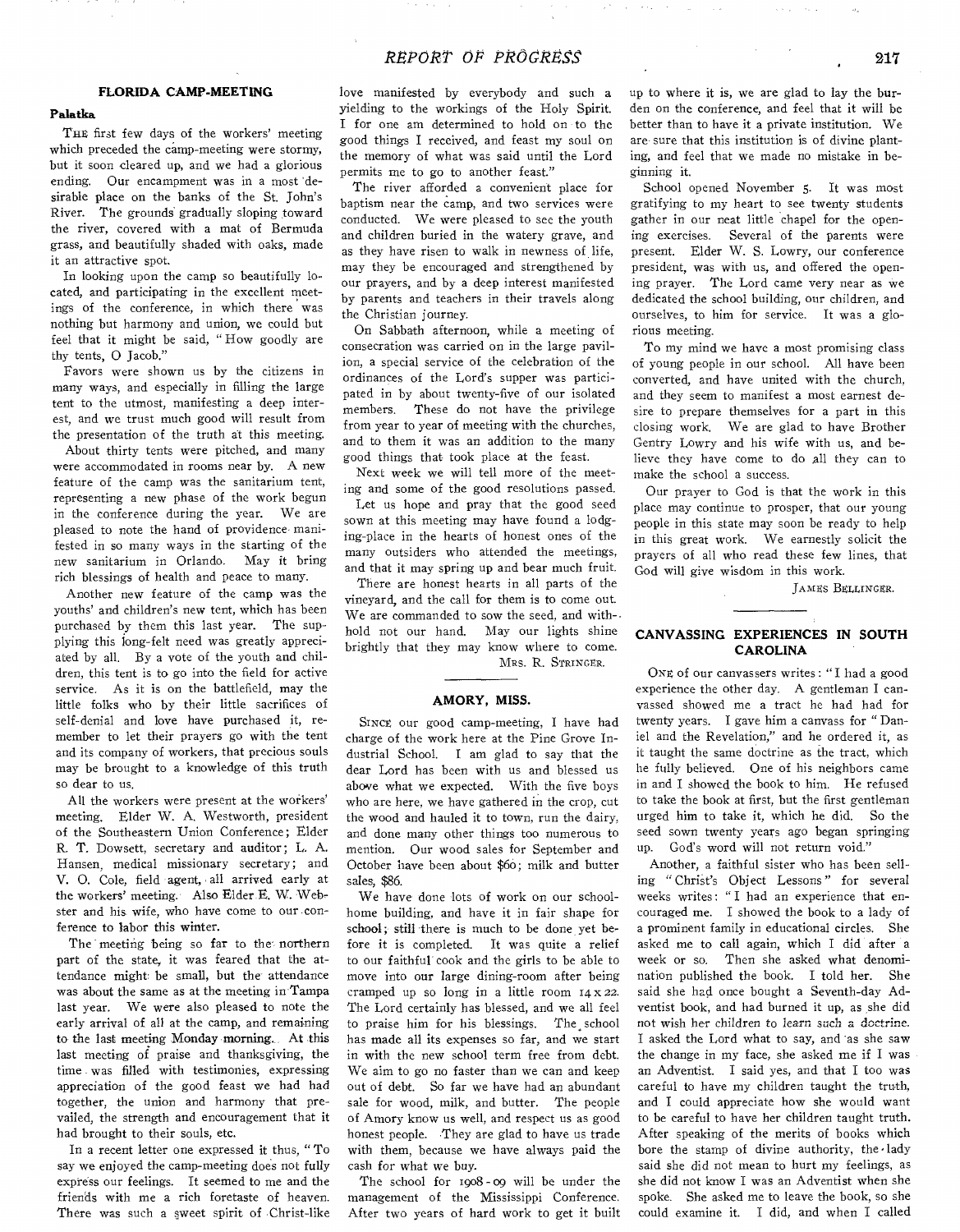again, she told me how she liked it, and gave me an order."

Another writes that at a certain Baptist church, around which he and another brother had a considerable number of orders, the pastor warned his flock against our two workers, even mentioning the books they handled. But, nothing daunted, these brethren-prayed-that "if they must figth," God would teach them how, and went ahead with their delivery. Suffice to say, their delivery was better around that church than it had been elsewhere. People were so interested that they asked for Bible readings and other instruction.

It is really encouraging to receive the reports from our canvassers from week to week. Another says, "I have never experienced such joy and contentment as I am now experiencing."

Still another: "I feel that I can not do a greater thing than to devote my entire life to the sale of our message-filled literature."

It is time for every one of God's children to arise, and shake off the stupor and lethargy of Laodicea, and work with an intensity commensurate to the solemn message given us. We might paraphrase the statement of Lord Nelson before the battle of Trafalgar: " God expects every Seventh-day Adventist to do his duty." *Now is the time to do it.* 

H. B. GALLION, *Field Missionary Agent.* 

## **THE WORK IN DAVIDSON CO.,- N. C.**

I CAME to Lexington without the least idea of canvassing in this part of the vineyard; but after enjoying a spiritual feast, which all the camp-meetings are to me, Brother Tilden wanted me to stay. It seems to be his business'to get fellows away from home, and out in the field; and about the next thing I was aware of, he had Brother Woodall, Brother Paul, and myself at work, and I am not sorry. It was our privilege, while Brother Jeys carried on the after meeting, to make the camp our headquarters, where we spent some very pleasant Sabbaths together. In fact, I canvassed some in Lexington; and I learned to love the dear people of this place.

After Brother Jeys had labored faithfully for about three months, the result seemed doubtful until the very last. But it was my privilege to see twenty dear souls take hold of this precious truth. My dear brethren, this is only a beginning for them. They greatly need your most earnest prayers that they may grow strong in the Lord. So let us daily remember them at the throne of grace.

I have just made a good delivery while the people are crying panic. I have delivered the largest per cent. that I have for some time. Right around close to Lexington, where I thought I would find prejudice, and have trouble in delivering, I scarcely lost an order. r find that when the people get well acquainted with this truth, they love it. Brethren Woodall and Alby Paul have made a splendid delivery. The Lord is good, and let us be up and doing while it is called to-day.

R. L. UNDERWOOD.

# **INSTITUTE WORK: DOES IT PAY?**

ONCE, in a great while we hear the question asked, "Does it pay to hold canvassers' institutes?" To be sure it does. Allow me to give one little illustration.

Juty I Brother Cole and I went down in South Georgia to the Dixie- church in Brooks County to conduct the first institute for that church. This church is located in a rural district, and is composed of a good, industrious class of farmers; and when we arrived there, we found them just about three days late with their crops, so Brother Cole and I went to canvassing for two and one half days, taking orders to the value of \$86.50.

Then the institute began, and almost the entire church attended it, to our great satisfaction, even though none of them were situated so they could enter the canvassing work as regular workers; but some of them are just about to get the bridges all burned behind them now, so we expect some regular canvassers from that place soon.

But notwithstanding their having been very busy on the farm, they have,— some of them, — run out at odd times and worked what they could.

One worked 29 hours, taking \$56.5o worth of orders, and has already delivered \$44.5o worth. Another worked about 5o hours, taking \$41.00 worth of 'orders, and has delivered \$28.50 already, Another worked three hours, taking \$4.00 worth of orders, and has delivered \$3.00 worth. And still another worked 64 hours, taking \$59.00 worth of orders,' and has delivered 40.50 worth.

Others have done some work. Altogether, including what Brother Cole and I did, there have already been delivered 38 "Daniel and Revelation," 42 " Bible Footlights," and 32 "Best Stories "— total value, \$199.50— as a result of the institute, and they have not really made a beginning yet.

Now do you think it pays to conduct canvassers' institutes? Of course you will say it pays, and so it does. And just here I want to make you happy by telling you that we are now planning to have another institute in Atlanta in January next, so begin *now* to plan to be there. We shall try to tell you more about it later, but begin now, just now, to plan to be there. May God's blessing be with us all. A. L. MANOUS, *Field Agent.* 

# **THE FIRST REPORT OF THANKSGIVING COLLECTIONS**

THE first report to reach us respecting the Thanksgiving collections came from Canada, where Thanksgiving week is about a month before Thanksgiving in the United States. The churches in Canada have been taking a very lively interest in soliciting for missions during Thanksgiving week in the Dominion, and we are pleased to give this report of \$27.70 collected by one sister in Toronto, while distributing two hundred copies of the *Review,*  making an average of nearly "14. cents per copy. This is not a large amount, but it demonstrates that the plan is a successful one, and that it is possible to collect a large amount for missions. Many will do far better, but even at this rate the 500,00o papers we arc to put out would bring into our mission treasury \$70,000. It will go far above this amount, for many are assuring us that they will get from  $50$ -cents to  $$1.00$  per copy for all the papers they put out in the United States. Let all attempt to make the papers they handle average at least 50 cents per copy, and bring to missions at least \$25o,000.

We are planning to publish the name of the party who collects the largest amount of money, without regard to the number of papers used, and also the name of the member who averages the largest amount per copy of the papers circulated. Who will take a part in this commendable race?

Those who have not yet ordered the papers should do so at once, and place all orders with the state tract society, who will supply the solicitors' cards. Canvasses will be sent direct from the publishing house.

FOREIGN Missions DEPARTMENT.

## **SPIRITUALISM**

**SPIRITUALISM** is attracting the attention of the world just now. Wonderful feats are being performed under its subtle influence. Many of the great magazines are giving space to the subject. Men and women are being stirred by the demonstrations of power, and scientific men are unable to explain the mystery or solve the problem.

The leading article in the *Signs of the Times*  November Special presents some of the main points in the present agitation, and gives the divine definition of this subtle doctrine. The article is entitled, "What is Spiritualism, Anyway?"

A copy of this magazine-ought to be placed in every home in the land, It throws light on a very important subject, and will doubtless keep some from being deceived. Address, this office.

#### **MISSION NOTES**

DR. A. C. SELMON has recently found it necessary to change his location in the province of Honan, China. He and his wife are now at Cheo Chia K'ou. Their entering a new place has caused something of a stir. Dr. Selmon says :—

" We feel confident that it has been the Lord's leading, and that we have located in the right place to look after the work in Honan. We have been so busy that we have not had much time to work with the literature or to get the preaching work started, but of course our presence here brings people to look around and inquire who and what we are. It has led the China Inland Mission people to declare a boycott against any and all of our literature. None of their people are allowed to have or read anything that has our stamp on it. Of course in all this they are doing the very thing that will make people want to see this literature all the more. We are anxious to get settled down as quickly as possible; for we feel that there will be a good harvest throughout this section just as soon as we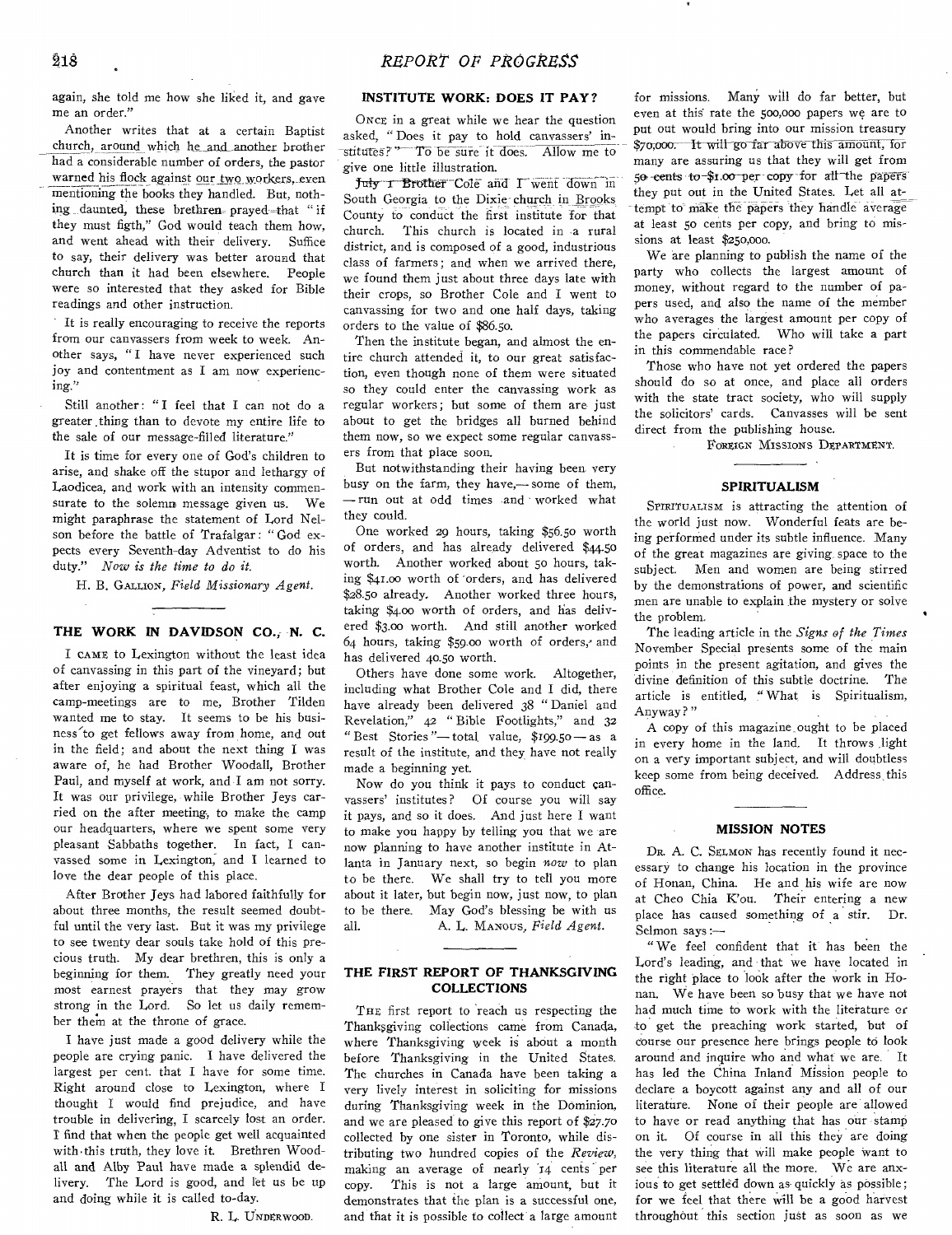make known the truth. The thing we want to do is to give the message straight, and leave out nothing essential; for if the Lord could make apostles out of the poor fishermen, he can make full-fledged Adventists out of some of these Chinese."

THE Bermuda Islands, just off the southeastern coast of the United States, afford a desirable climate. The present season their crops have suffered somewhat because of a lack of rain and because of a disease affecting the onion crop, so that the residents will realize but little from that product this year. Brother and Sister J. -A. Morrow and Brother and Sister M. Enoch are at present engaged in the work there. Brother Morrow is conducting evangelistic work, holding meetings in different places. Brother Enoch is doing self-supporting missionary work. They are endeavoring to support a school, but very much need a teacher. Brother Morrow writes :—

"A young man and his wife, the latter to take the school, and the husband with musical talent, so that he can give musical lessons or engage in some other self-supporting work, would fit in very nicely in assisting them ,in the work."

A MISSIONARY says of Changsha, the principal city of Hunan Province, China: "Unlike many Chinese cities, Changsha is quite prepossessing. Its clean, broad,' and very busy streets, with their well-equipped stores; its well-dressed people; its well-built and substantial houses; its numerous heathen temples, many of them works of art—all these things appeal to visitors as expressing comparative luxury, wealth, and ease." But as one views such a city in the heart of China, who knows the third angel's message, very different feelings surge through the mind than are experienced by the common visitor. He thinks of reaching these unwarned souls with the light of this glorious truth. In this city five laborers have their headquarters, with millions of people in the province all around them outside this city with its vast population, for whom they are also expected to labor. But the Sabbath-message truth must reach all these in some way, and we have the sure word of the Lord that it shall.

The Lord is stirring up the hearts of our strong young men and women, and they are volunteering for the front. It seems that while the Lord is opening up the great heathen lands of the earth, and each year is making the conditions more favorable for the closing work of the gospel, at the same time *he is preparing workers to enter these open doors.* 

The great problem now is, how shall we secure the necessary funds to pay the wages and traveling expenses of this continual stream of missionaries which is flowing toward foreign lands? The promise is, "Ask, . . . and ye shall receive."

The constituency of our denomination is comparatively small, and the amount our people can give is limited. However, we would not under-estimate or show a lack of appreciation of the splendid effort made by our Sabbath-schools, our young people, and, indeed, by our people as a body, in raising funds for foreign missions. The recent plans which have been laid and adopted for raising an average of ten cents a week throughout the denomination, together with the constantly increasing liberality of union and local conferences in appropriating from their tithes in behalf of the foreign work, is very materially increasing the foreign mission funds, and yet, the *needs* are increasing altogether out of proportion to the increase of these funds; therefore the ingathering of funds during Thanksgiving week from the outside people should be made the greatest event in our financial history. It should bring into the treasury of the Mission Board a large sum of money with which to help on the work in foreign fields. A united army of sixty thousand Seventh-day Adventists filled with the Holy Spirit ought to do much in a week's consecrated effort. We ask the hearty co-operation of all our, workers in the execution of this plan above outlined. Through this plan we not only desire to free our Mission Board from debt, but in adition to give them a liberal balance for aggressive work. Through it we hope to reach millions of people in other lands, and bring to them the good news of the soon-coming Saviour.

## **LOCAL SABBATH-SCHOOL CONVEN-TIONS IN MISSISSIPPI**

WHILE our Sabbath-school work has been progressing very nicely, and much interest has been manifested in the various schools, we decided to have some local conventions in which the needs of each school could be considered by all its members. Accordingly a suggestive program was made out and sent to the superintendents, with the request that they send in reports of their exercises and copies of two of the best papers written up on the topics assigned. Several good reports have been received, with a number of quite excellent papers.

Following are a few selected portions from some of the papers.

MRS. MARY M. CRAWOORD, *State S. S. Sec.* 

WHY WE SHOULD COMMIT SCRIPTURE TO MEMORY

CHRIST is our example in all things. In Luke 4: I - 13 we find that Christ was tempted of the devil, and each temptation was met with, "It is written." This is proof that he had committed the Scriptures to memory—in other words, he had them in his heart. It being necessary for the Son of God to know the Scriptures in order to meet the enemy, how much more is it necessary for us in this evil age.

We have David's example also. He said, " Thy Word have I hid in mine heart, that I might not sin against thee."

Then there is the example of Timothy, to whom Paul said, " From a child thou hast known the Holy Scriptures, which are able to make thee wise unto salvation through faith which is in Christ Jesus."

One who has not the Word in his heart is in error, for it is written: " Ye do err, not knowing the Scriptures." We should fill the whole heart with the Word, for " the entrance of thy Word giveth light."

Again we read from the Word that the Comforter will bring all things to our remembrance; but the teachings of Christ must previously have been stored in the mind in order for the Spirit of God to bring them to our remembrance in the time of peril which is just before us. MRS. INEz HARWELL. *Jackson.* 

HOW I SHOULD BEHAVE IN SABBATH-SCHOOL

WHEN I go into the Sabbath-school, I should sit down and be quiet; and if any of my friends, or any others, should come in after I get there, I should offer them my seat if there is none vacant, and hand them my song book if necessary.

I should not get up and walk around or talk to any one or whisper. I should not talk or interrupt while the superintendent is speaking. I should not leave the room while the lesson is being heard or during prayer. I should not open my eyes and look around. I should sing, and take part in everything that is necessary to make the Sabbath-school pleasant. If asked to read a verse of the Bible, I must read it and not refuse, for that would be a part of my duty.

When we are in the Sabbath-school, we must remember that we are in the house-of the Lord. We must sit still and be quiet, and be as good as we would if Jesus were sitting by our side. When in Sabbath-school, I must not think of things outside, or think of playing or of going out walking or anything of the kind.

When having prayer, I must imagine that Jesus is standing in front of me. I must do what Jesus wants me to do and behave accordingly. ' VERNON STEWART.

*Vicksburg.* 

HOW TO BECOME A SOUL-WINNING TEACHER

CHRIST was the greatest teacher the world has ever known. He came to seek and to save that which was lost. When we have truly found the Lord precious to our souls, the work of winning others to Christ will be second nature. Christ said to his disciples, "A new commandment I give unto you, that ye love one another." This same admonition is given to us who are living in the last days. When we learn to love those we are instructing as souls for whom we must give an account, we will point them to the Lamb of God that taketh away the sin of the world. We must gain the confidence of our pupils and let them see Christ manifested in our lives.

God regards more the love and faithfulness with which we work than the amount we do.

Think for a moment of that beautiful Bible character, Noah. He taught the people one hundred and twenty years, not only by precept but by example, and won seven souls to Christ. Should we not take courage, knowing that we have a similar work in warning the world of its impending doom? . . .

It is " not by might nor by power," but by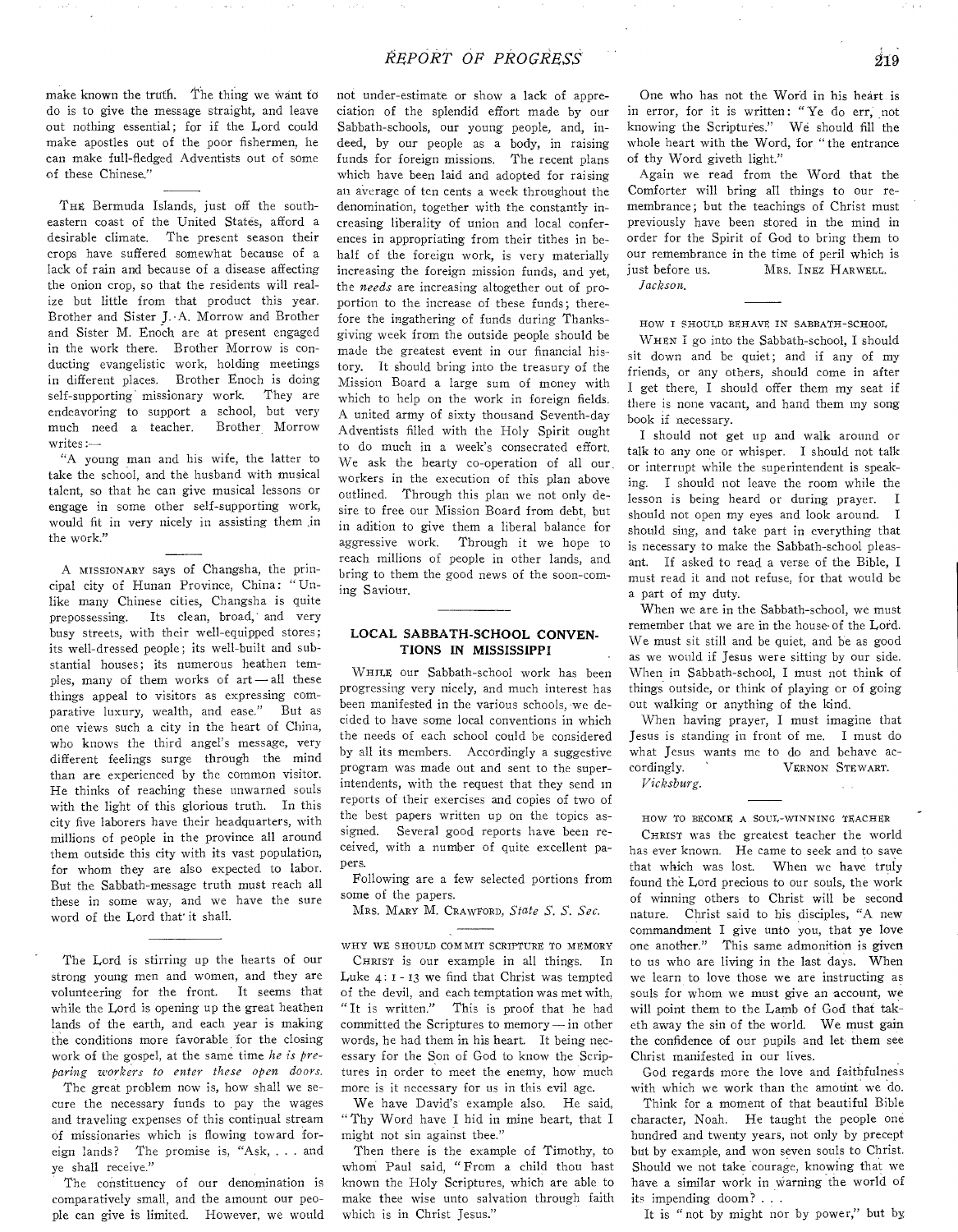the Spirit of Christ, that men will be drawn to him. He said also to his disciples, " I will make you fishers of men." They were to seek and save the lost, pointing them to Jesus. And just as truly as this was the life-work of the first disciples, we to-day, as his followers, have a similar work to do.

With love, faith, and obedience, let us work the works of Him that sent us while it is day; the night cometh when no man can work. LONA VIOLA ODEN.

#### *Yazoo City.*

THE Sabbath-school is said to be the life of the church. It is a place where the seeds of truth are sown in the hearts of the youth. Care should then be taken in the selection of teachers. Only those whose aim is to win souls to Christ should be chosen.

The first duty of the teacher is to learn lessons in various lines from the great Teacher. Seek to be taught by God through the Holy Spirit. Seek help through prayer and a diligent study of God's Word.

Those who are interested in soul-winning should be unselfish, devoted, faithful teachers.

Teachers who are constrained by the love of God, having hearts filled with tenderness, a close connection with God, and a thorough understanding of his Word, may be able to teach divine wisdom and a knowledge of the future immortal life. They should be men and women who not only have a knowledge of the truth, but who are doers of the Word of God.

It requires great skill to make the truth understood. For this reason every teacher should strive to have an increasing knowledge of spiritual truth. The teacher should lead the scholars of his class to think, and clearly understand the truth for themselves. Inquiry must be awakened, and the scholar drawn out to state the truth in his own language, thus making it evident that he or she sees its force. . . .

To become a soul-winning teacher, we must express an interest for their souls. We must pour into the hearts of the scholars the living stream of redeeming love. Counsel with them before the mind is preoccupied with the things of the world; entreat them to seek Christ and his righteousness; show them the changes that will take place if the heart is given to Christ; fasten their attention on him; train them to place their will on the side of God's will that they may be able to sing the new song and blend with the harmonies of heaven. . . . We must be calm and kind, manifesting love and forbearance for the very ones who most need it, always bearing the fruits of the Spirit. In the name of Christ, put on the whole armor, and warn and seek to win souls from sin. *M. R. G.* 

*Natchez.* 

## THINGS NEEDED TO MAKE OUR SABBATH-SCHOOL A SUCCESS

IN order to make a success of anything, we need certain requisites or tools wherewith to work. And in order to make a Sabbath-school successful, the following things are needed:— I. We need the *Sabbath-School Worker,* a

sixteen-page monthly journal, containing valuable instruction on various phases of the Sabbath-school work, with helps on current Sabbath-school lessons, for the senior, intermediate, primary, and kindergarten departments; and also many other valuable suggestions for Sabbath-school officers, teachers, parents, and pupils.

2. We need the *Youth's Instructor.* It is becoming more and more evident that the burden of the work in giving this message is to rest on the young people of this denomination. How necessary, then, that they should have the best of instruction and guidance in their preparation for the work. The *Instructor* is designed to fill this place.

3. We need *Our Little Friend.* The little ones should have as good help and instruction as the older ones. *Our Little Friend* is prepared especially for the children, and nothing can take its place. In addition to the Sabbath-school lessons for the primary and kindergarten grades, it contains only the best moral literature, carefully selected and especially adapted to the young.

4. We need blackboards for several uses. They are especially needed for illustrating and reviewing lessons for the children, and also sometimes for the general reviews.

5. We need a missionary map of the world. Then when we read and study of missionaries, we can locate them and have a better idea of where our missionaray workers are, and of the magnitude of the work.

6. We need a ten-commandment chart to be placed where it can be seen and quickly referred to for any of the commandments.

7. We need some kindergarten supplies. With their help the lessons could be made much more interesting for the little ones that cannot read.

8. We need a library containing missionary books, files of our Sabbath-school papers, and also copies of our denominational books.

There are many books to be kept for reference, and many of our Sabbath-school papers, also the special numbers of our various other papers should be kept for reference.

Now for the things that are especially needed by our school. The *Sabbath-School Worker*  we have, but not enough copies. The *Youth's Instructor, Our Little Friend,* and blackboards we have all right. But the other requisites for the success of our Sababth-school we should get to work to secure.

L. D. SMITH, *S. S. Sec. at Soso.* 

#### **HE WANTED TO HELP**

IT is a simple little story of a farmer's wife who longed to do something for missions, and of a stranger who was led to help also.

Our sister prayed the Lord to send her a purchaser for a calf that she owned, in order that she might give the proceeds to missions. One day a stranger called, and offered ten dollars for the calf. The price was quickly accepted, and our sister thanked God that she was able to realize so much for the cause.

A little time passed, and the stranger appeared again. He reported that the animal had died soon after he purchased it, and remarked upon his misfortune, after having paid a good price. Our sister then told him how she had prayed the Lord to send a purchaser so that she might give the price to foreign missions. She told how glad she had been when he himself offered so liberal a price, and expressed her sorrow over his loss.

He put his hand in his pocket, took out ten\_ dollars, gave it to her, and told her to send that also to the cause of missions, along with her own ten. Her interest in the missionary cause touched his heart, though a stranger to our cause and people.

How, many such neighbors there are all about, who would gladly help the cause of foreign missions, if they had a chance, we do not know. But the plan for handling the special Mission number of the *Review* during Thanksgiving week is to afford a chance to let these neighbors have an opportunity to share in the blessedness of helping on the cause of foreign missions.

W .A. SPICER.

#### **OUR EXAMPLE**

THE following from Elder Luther Warren greatly encouraged our periodical and book agents during the Lodi camp-meeting last May: "Jesus, the Son of God, was a peddler. He said, 'Behold, I stand at the door and knock,' just like the canvasser. He also said, ' If any man hear my voice and open the door, I will come in.' This is what the canvasser says.

" Jesus has something to sell. He is peddling something. 'I counsel thee to buy of me gold tried in the fire, that thou mayest be rich; and white raiment, that thou mayest be clothed, . . . and anoint thine eyes with eyesalve, that thou mayest see.' As he knocks at each home, he virtually says, I am peddling jewelry, clothing, and eyesalve.'

" He is like the canvasser in another respect. If the people in the house do not answer when he stands at the door and knocks, he goes on. But like the faithful canvasser, he does not become discouraged, but comes back to that same house and stands at the door and knocks again. He keeps at it. He is so patient with his customers, so gentle, and so kind with us *all."—Selected.* 

## **INTERESTED IN THE REVELATION**

THE following is from a letter from one of our faithful canvassers:—

" It is almost astonishing how many in this state (Georgia) are interested in the book of Revelation compared to the interest where I have been (Kansas). It seems that the Lord has been working in an especial manner for these people, and has called their attention to the prophecies. But there are so few Philip's to say, `Understandest thou what thou readest?' True the Lord has said to many, `Arise, and go toward the south.' Acts 8:26. But people have not gone as willingly as Philip."

This reminds me of the following statement from the Lord's servant :—

" 'Daniel and the Revelation,' Great Con-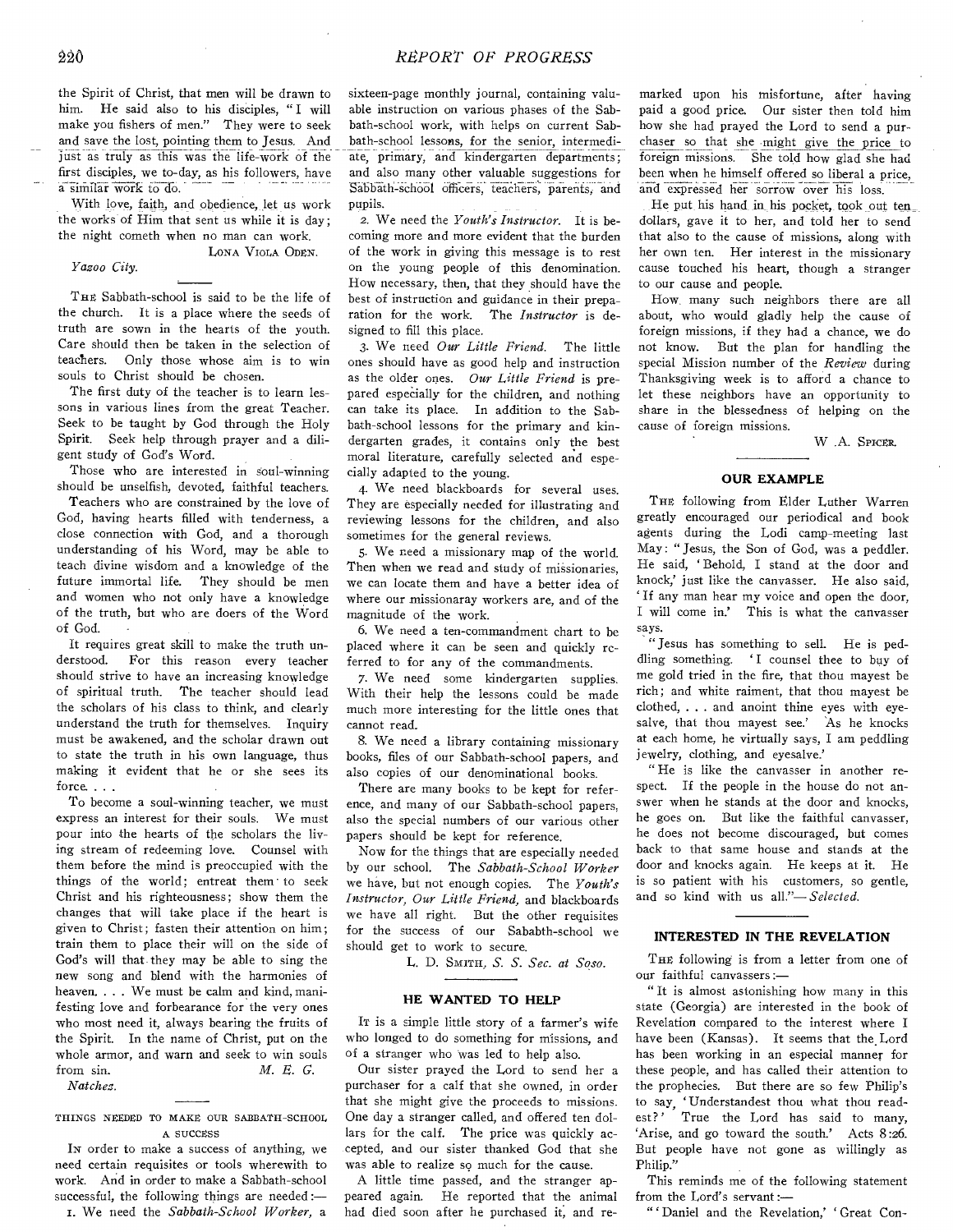troversy,' and ' Patriarchs and Prophets,' will make their way. They contain the very message the people must have, the special light God has given his people. The angels of God prepare the way for these books in the hearts of the people. . . . Of all the books that have come from the press, those mentioned have been of the greatest consequence in the past, and are at the present *time."—Special Instructions Regarding Royalties, pp. 9, 12.* 

A. L. MANOUS.

# **THE TENNESSEE RIVER CONFERENCE**

OVER thirty-five have signed the covenant to keep the commandments of God and the faith of Jesus as a result of the tent effort and campmeeting in Memphis this year.

The *Reviews* for Thanksgiving week have begun to come in, and the churches are getting ready for the campaign November 22 - 28. A good spirit to do something to let the people know what we are doing is taking hold of our churches. We trust that all who can will take hold, and see how much money they can get for our work in other lands.

The work at the Hazel school is going nicely. Professor Rowe is of the best of courage. The two buildings are full of students; and all are well and doing good work. The church schools in our conference are doing well, and the interest to have these schools is growing. This we are glad to see, and hope the work will go on until there will be a school in every church. W. R. BURROW.

## **WILL IT PAY?**

GOD has called man to worship him and only him; and through faith and obedience has promised life everlasting with no interruption; and no sadness, sorrow, or death, for the former things shall have passed away. Rev. 21 : 4.

Will it pay? Society with the saints, the angels of God, and with Jesus, and a crown of everlasting life and joy will pay through all eternity. Sin with its terrible work and influences will never enter the new earth. None but the meek will inherit that lovely land. " Blessed are the meek; for they shall inherit the earth." Matt. 5:5. How can anything pay compared to an eternity in the city of God?

We can be there if every one will relate himself to God as he should. This means to walk in his precepts, to revere the Creator and his holy law. Will it pay? - Yes, my brother, my sister. God helping me, I will see you there, because it will more than pay to see the green fields of the new earth, to meet the saints, and so realize completeness of joy in the presence of Jesus forevermore.

J. F. BAHLER.

#### **A TIME TO WORK**

THIS winter will be such a time in Louisiana. While there has been a little falling off in crops in this state this year, the general revival of business has put all the sawmills to work, and there will be a great deal of money

# *REPORT OF PROGRESS* 221

## **CANVASSING REPORT For Week Ending Oct. 31, 1908 Southern Union Conference**  *NAME— Book Hours Value Deily' d*

ALABAMA CONFERENCE Peter Nelson  $\dots \dots \dots \dots \dots \dots$  \$27 00 W G Ringgold ....... D&R 26 30 75<br>Albert F Prieger..... D&R 34 43 50 Albert F Prieger..... D&R 34 43 50<br>D V Barnes.......BFL BS 4 5 90 D V Barnes.......BFL BS  $4$  5 90 4 75

in circulation in the timbered sections of the state this winter.

Winter is the best time in which to work in this climate. You do not have the hot, blistering sun nor the short nights, nor the cultivation of the crops to hinder you. You can work better and with less exhaustion now. But above all these considerations, the coming of the Lord is so near that not one minute can be wasted except at the risk of the loss of life; not only of the lives of the persons you might benefit, but your own life as well. A useless life is a lost life. Only those who have *done well* will hear the welcome.

Now is "the time to work." " Work for the night cometh." The devil never quits in the winter. Then should we? People die without this truth in winter as well as summer. Shall we not work as earnestly for them now as then? Jesus has promised to be with us "all the days" (R. V.), winter as well as summer, if we are in our places. If yours is in the canvassing field, can you afford to leave Jesus there just because it is cold? Can you afford to get along without him while he is trying to do the work that you ought to do? What will God think of your answers?

E. L. MAXWELL, *Pres. Louisiana Conf.* 

## **OBITUARY**

YATES.— On October 14, 1908, at her home near Cross Plains, Tenn., Mrs. Minnie Lee Yates, aged 26 years, 2 months, and 8 days, fell asleep in Jesus after an illness of twentyone days. Sister Yates was converted at an early age and united with the Seventh-day Adventist church in Nashville. She was a loyal believer in the Lord's work for these last days, and during her last illness she manifested the Christian spirit of patience and trustfulness. Two days before her death, she called for her sister, Mrs. Ola Covert, to sing with her " Anywhere with Jesus." Her abiding confidence was in the Saviour, who soothed her during her.painful illness. Sister Yates leaves a husband and four. children to mourn, yet not as do others " which have no hope." A mother, three brothers, and one sister will also miss her. The comforting assurances of the Holy Scriptures were dwelt upon by the writer at the funeral services, which were largely attended by those who knew and loved her in life. S. B. HORTON.

**Wanted!** a church school teacher for Alpharetta, Ga., another for Hayes, La., and possibly another for an opportunity in the Carolinas. Teachers of qualifications only should apply, with recommendations, to M. B. Van Kirk, secretary of the South and Southeastern Conferences, Graysville, Tenn.

| KENTUCKY CONFERENCE                                   |                         |            |        |
|-------------------------------------------------------|-------------------------|------------|--------|
| Chas Romines  D&R                                     | 36                      | 29 75      | 3 75   |
|                                                       | 12                      |            | 42 25  |
| Mrs Alice Reynolds <mark>.</mark> BFL<br>M J WeberBFL | 44                      | 50 00      | 18 00  |
| $Mrs$ J M $Hill$ $BFL$                                | $\mathbf{2}$            | 4 00       |        |
| Lillie Romines BFL                                    | $\overline{a}$          |            | 5 00   |
| M Wheeler BFL                                         | 3 <sub>I</sub>          | IO 00      | 4 00   |
|                                                       | 40                      | 48 00      | 3 50   |
| LOUISIANA CONFERENCE                                  |                         |            |        |
| E Booth 2wksBIBLES                                    | $\overline{\mathbf{A}}$ | 12 00      | 10 50  |
| John Harzman cc                                       | 28                      | 37 50      |        |
| Wm Olmstead cc                                        | 22                      | 26 00      |        |
| C L Collison 4wD&R BR                                 | 177                     | 177 00     | 28 00  |
| Mrs W M EatonBFL                                      | -30                     |            | 29 00  |
| I.<br>T ReynoldsBRCK                                  | 48                      | 70 00      | 100 25 |
| MrsSERichardson6w PAP'RS                              | 156                     |            | 153 70 |
| MISSISSIPPI CONFERENCE                                |                         |            |        |
| Louis Thomas BFLCK                                    | 45                      | I7 60      | 19 00  |
|                                                       | 3                       |            | 250    |
| W H Haddon<br>A A JohnsonCK NTP                       | 32                      | 4 00       | 20 15  |
| Ella Johnson $\dots$ $CK$                             | 24                      | 2 00       | 13 90  |
| Delice Wilson stoc                                    |                         | 480        | 5 40   |
|                                                       | 59                      | 13 50      | 74 25  |
| TENNESSEE RIVER                                       |                         | CONFERENCE |        |
| H C BalsbaughsofP                                     | 48                      | 52 60      |        |
|                                                       | 47                      |            | 93 25  |
|                                                       | 4I                      | 20 00      | 5 75   |
| Ϋ<br>J                                                | 20                      | 19 70      |        |
| Amanda Gahr  D&R                                      | - 6                     | 385        | 35     |
| R H Hazelton. . D&R MISC                              | 21                      | 22 00      |        |
| Mamie Moore D&R                                       | IQ                      | 15 20      | 20     |
| C H McColrey D&R                                      | 45                      | 43 40      |        |
| Mrs Alice Patton D&R                                  | 18                      | $Q$ OO     | 85     |
| <b>RECAPITULATION</b>                                 |                         |            |        |
| Alabama Conference                                    | 98                      | 107 15     | 4 75   |
| Kentucky Conference                                   | 167                     | 141 75     | 76 50  |
| Louisiana Conference                                  | 465                     | 322 50     | 321 45 |
| Mississippi Conference163                             |                         | 41 90      | 135 10 |
| Tennessee River Conf 265                              |                         | 194 75     | 100 40 |
|                                                       |                         |            |        |

Total .. ........... 1158 808 05 638 20

## **Southeastern Union Conference**

| CUMBERLAND CONFERENCE     |     |            |       |                 |
|---------------------------|-----|------------|-------|-----------------|
| W A Nelson 3wBFL BS       |     |            |       | 536 60          |
|                           | 45  | 4150       |       | 760             |
| FLORIDA CONFERENCE        |     |            |       |                 |
| Gracie Hunter BFL         | 49  | 51         | oo    |                 |
| Wm K Achenbach.D&RCK      | 15  | 12 60      |       | I 00            |
| Carl Mathews BFL          | 17  | IJ         | oo    | I 00            |
| M E ThompsonBFL           | 21  | 21         | 50    |                 |
|                           | 22  | 1950       |       |                 |
| Mrs Janette McColough p&r | 26  | 51         | 50    |                 |
| S Starke BFL              | 33  | 16         | 50    |                 |
| Miss Wilda Wilsonвғы      |     | 28         | OO    |                 |
| GEORGIA CONFERENCE        |     |            |       |                 |
| J A Kimmell BFL BS        | 43  | 36 25      |       | 8 бо            |
| J J JobeBRBS              | 18  | 15 00      |       | 75<br>Ι.        |
| Albert Cochran D&R        | 12  |            | 2 00  | 650             |
| I T MerchantBFL           | 10  |            |       | 14 00           |
| Mrs L C Tolhurst. PAPERS  | 7   |            |       | 5.<br>$\infty$  |
| Mrs A L Manous. . D&R BS  | 12  | 17 50      |       | 200             |
| Albert Benson D&R         | 1   |            |       | 50<br>1         |
| J<br>D Andrewscc          | 38  | 10 15      |       | 50              |
| Gustav T Ellingson.cc BS  | 35  |            |       | 128 00          |
| NORTH CAROLINA            |     | CONFERENCE |       |                 |
| W E LaniersofP BS         | 17  |            | 12 00 |                 |
| Guy L KerleyD&R           | 40  | 29 25      |       | 125             |
| Neill Q Smithcx           | 31  |            | 1385  | 35              |
| SOUTH CAROLINA            |     | CONFERENCE |       |                 |
| Wm C Rahnsofp sofp        | IO  |            |       | 23 00           |
|                           | 39  |            |       | 78 oo           |
| Rose Lull BFL             | 13  |            | 4 20  | <b>OO</b><br>1  |
| S H Swinglesofp sofp      | 15  |            |       | 3I.<br>$\infty$ |
| Henegan Reaves BFI.       | 7   |            | 700   |                 |
| H B Gallion D&R           | 18  |            |       | 25 00           |
| Joseph Revans cc          | 25  |            | 43 50 |                 |
|                           | 39  |            | 39 00 | 2 00            |
| G S Vreeland pof A        | 24  |            |       | 24 00           |
| Mae Foote BFL             | 6   |            |       | 14 00           |
| $F$ A Evans D&R $s$ of P  | 24  |            | 125   | 25 00           |
| RECAPITULATION            |     |            |       |                 |
| Cumberland Conference     | 45  |            | 4150  | 544 20          |
| Florida Conference        | 183 | 211 60     |       | 2 00            |
| Georgia Conference        | 176 |            | 80 90 | 167 85          |
| North Carolina Conf       | -88 | 55         | 10    | 1 60            |
| South Carolina Conf       | 220 | 84 95      |       | 223 00          |
|                           |     |            |       |                 |
| Total                     |     | 474 05     |       | 938 65          |
|                           |     |            |       |                 |